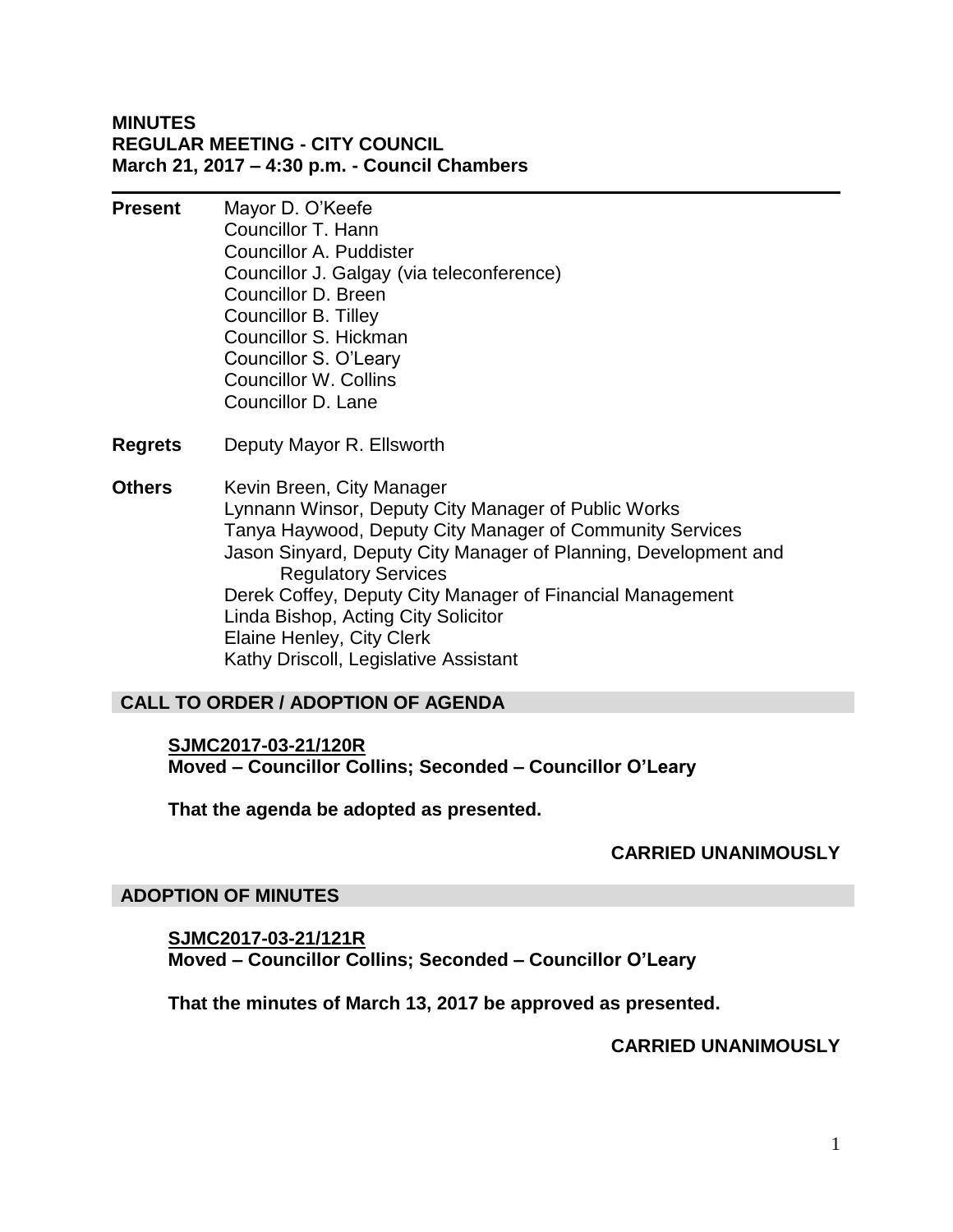### **BUSINESS ARISING**

**St. John's Municipal Plan Amendment Number 134, 2017 and St. John's Development Regulations Amendment Number 617, 2017 Proposed Rezoning to the Commercial Neighbourhood (CN) Zone PDE# MPA1400004 198 & 204 Freshwater Road Applicant: Dillon Consulting Ltd., on behalf of Shoppers Realty Inc.**

**SJMC2017-03-21/122R Moved – Councillor Lane; Seconded – Councillor Puddister**

**That Council approve the attached resolutions for St. John's Municipal Plan Amendment Number 134, 2017, and St. John's Development Regulations Amendment Number 617, 2017, as adopted. These amendments would re-designate and rezone land at 198 & 204 Freshwater Road from the Residential High Density (R3) Zone to the Commercial Neighbourhood (CN) Zone for the redevelopment of Shoppers Drug Mart. Further, the amendments will be referred to the Department of Municipal Affairs and Environment, with a request for Provincial Registration in accordance with the provisions of the** *Urban and Rural Planning Act.*

**As part of the approval process, Council approved parking relief for 24 spaces for the proposed expansion and sale of two parcels of City owned land (Liverpool Avenue between Freshwater Road and Winchester Street, and a small parcel of land between Empire Avenue and the current Shoppers Drug Mart property), with the condition on the sale of Liverpool Avenue, Shoppers Drug Mart must provide uninterrupted access to Winchester Street for the landowner at 196 Freshwater Road by way of an easement.**

### **CARRIED UNANIMOUSLY**

### **NOTICES PUBLISHED**

a) A Change of Non-Conforming Use application has been submitted requesting permission to occupy **180 Hamilton Avenue** for the packaging of savory. The proposed use would occupy an area of 182  $m<sup>2</sup>$  and will replace the previous use (Professional Apparel). The business will have one (1) employee and will operate for approximate 4-12 hours per week, between 9 a.m.–5 p.m., Monday-Friday.

**ST. J@HN'S**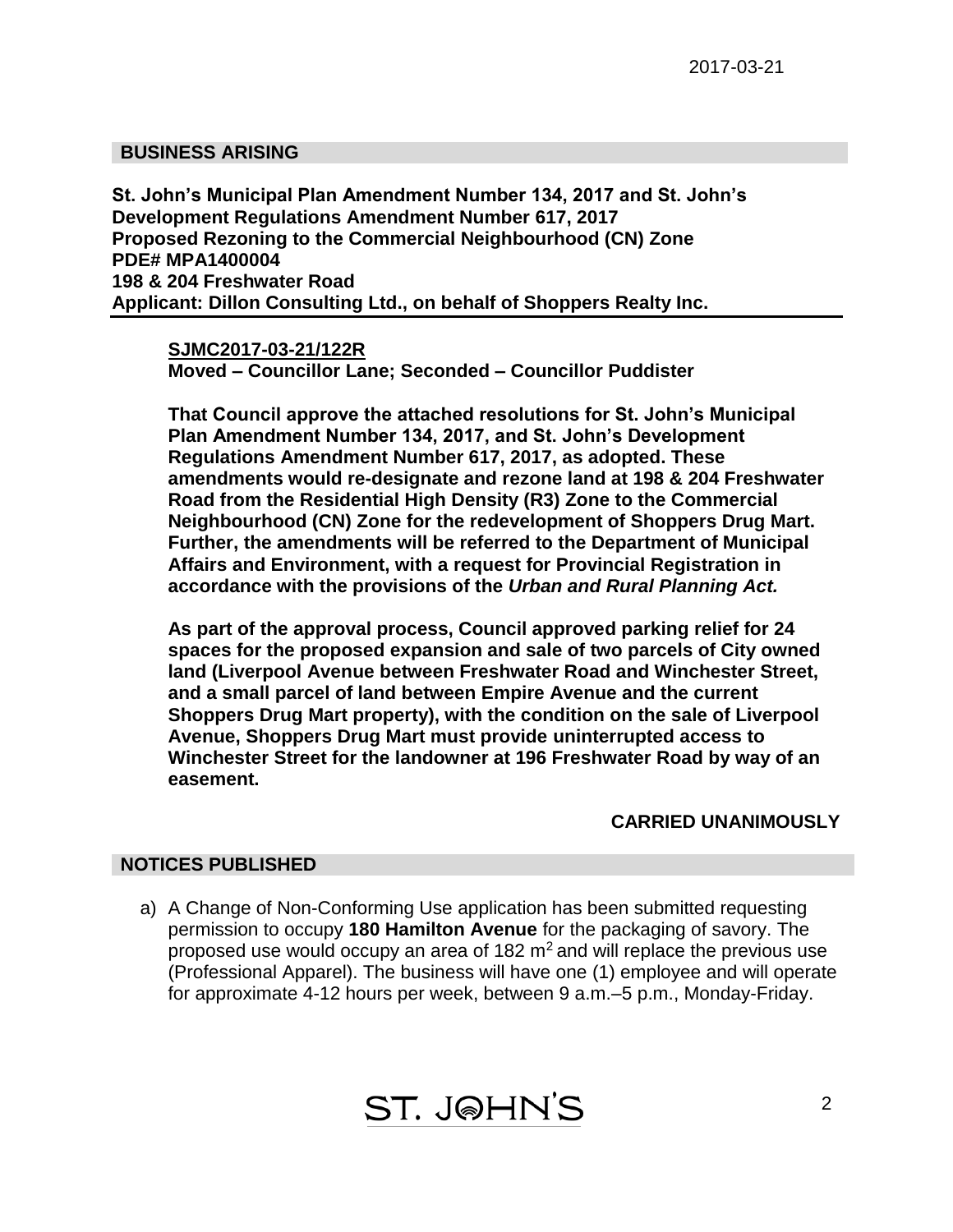# **SJMC2017-03-21/123R Moved – Councillor Puddister; Seconded – Councillor Breen**

**That Council reject the above noted application.**

### **CARRIED WITH COUNCILLOR LANE DISSENTING**

### **COMMITTEE REPORTS**

# **Audit and Accountability Committee Report – March 7, 2017**

Council considered the above listed report.

**SJMC2017-03-21/124R Moved – Councillor Tilley; Seconded – Councillor Puddister**

**That the above noted report and its recommendations contained therein be adopted as presented.**

**CARRIED UNANIMOUSLY**

### **Finance and Administration Committee Report – March 14, 2017**

Council considered the above listed report.

### **SJMC2017-03-21/125R Moved – Councillor Hann; Seconded – Councillor Hickman**

**That the above noted report and its recommendations contained therein be adopted as presented.**

**CARRIED UNANIMOUSLY**

## **Development Committee Report – March 14, 2017**

Council considered the above listed report.

# **ST. JOHN'S**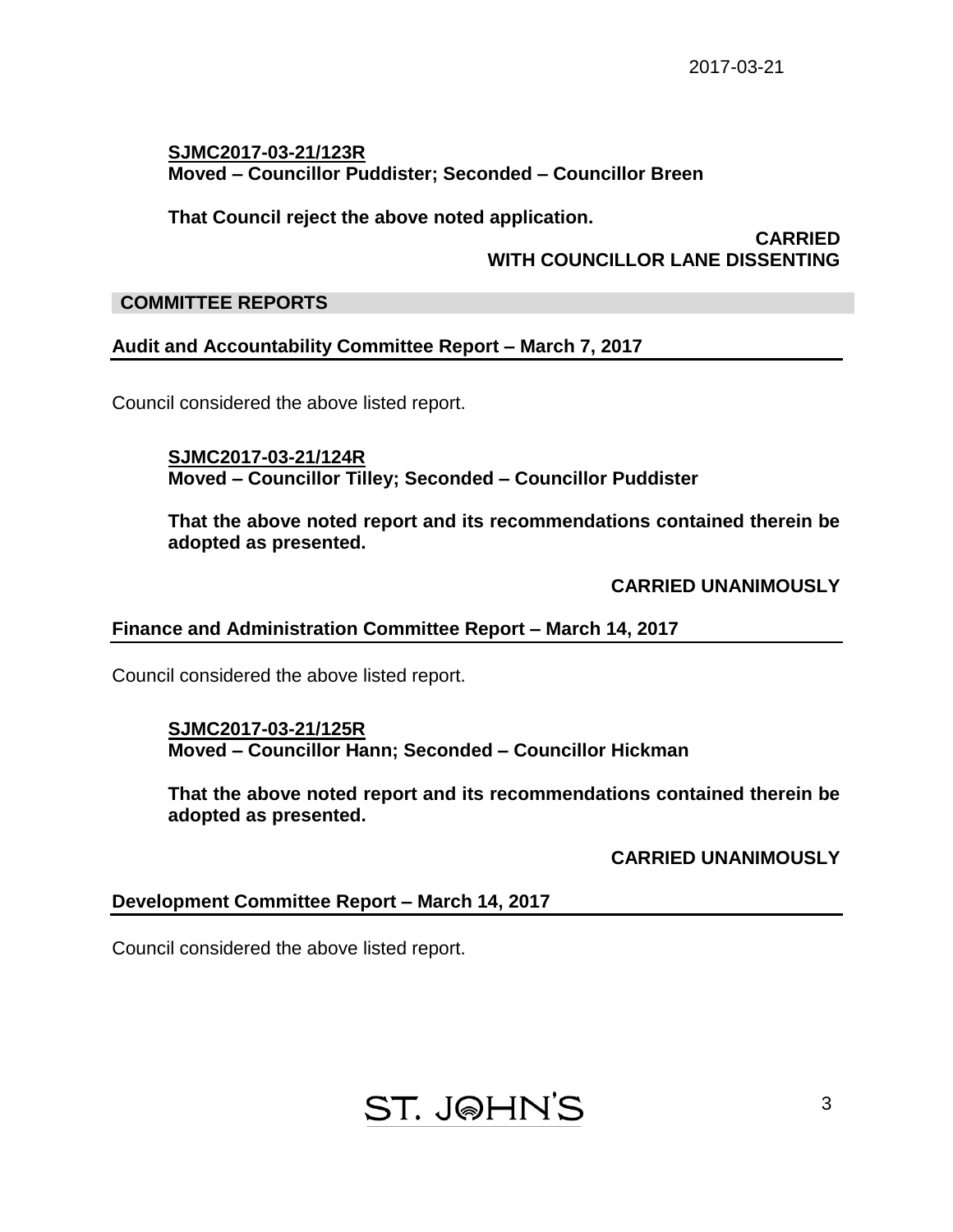**SJMC2017-03-21/126R Moved – Councillor Puddister; Seconded – Councillor Lane**

**That items 1 and 2 be voted on separately and that item 1 be approved for the Accessory Building at 162 Signal Hill Road.**

**CARRIED UNANIMOUSLY**

**SJMC2017-03-21/127R Moved – Councillor Puddister; Seconded – Councillor Hann**

**That Council grant a one (1) year extension to the Approval-in-Principle of the development at 32 Temperance Street.**

# **CARRIED UNANIMOUSLY**

## **DEVELOPMENT PERMITS LIST** *Link to List*

Council considered, for information, the above noted for the period February 23, 2017 to March 1, 2017.

## **BUILDING PERMITS LIST** *Link to List*

Council considered the Building Permits for the period of February 23 – March 1, 2017.

## **SJMC2017-03-21/128R Moved – Councillor Collins; Seconded – Councillor Tilley**

**That the above noted building permits list be approved as presented.**

## **CARRIED UNANIMOUSLY**

## **REQUISITIONS, PAYROLLS AND ACCOUNTS** *Link to Memo*

Council considered the requisitions, payrolls, and accounts for the week ending March 1, 2017.

# **ST. J@HN'S**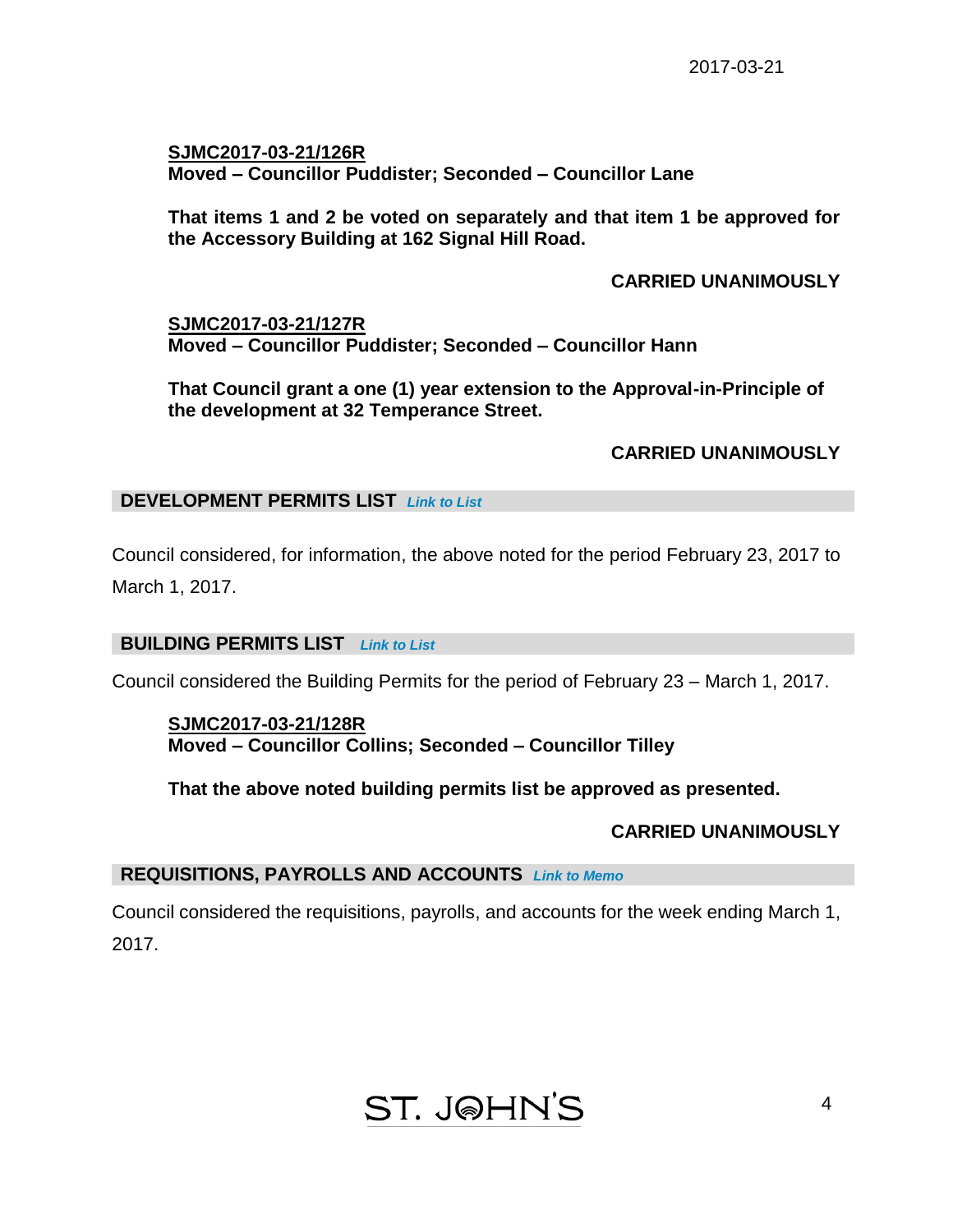## **SJMC2017-03-21/129R Moved – Councillor Collins; Seconded – Councillor Tilley**

**That the requisitions, payrolls and accounts for the week ending March 1, 2017 in the amount of \$2,765,169.40 be approved as presented.**

# **CARRIED UNANIMOUSLY**

# **TENDERS / RFPS**

# **Tender 2017035 – Council Approval for Supply of 15W40**

Council considered the above noted tender.

**SJMC2017-03-21/130R Moved – Councillor Collins; Seconded – Councillor Tilley**

**That this tender be awarded to the lowest bidder meeting specifications Shoreline Lubricants and Industrial Supply in the amount of \$2.43 per liter, as per Public Tendering Act.**

**Taxes (HST) extra to price quoted.**

## **CARRIED UNANIMOUSLY**

## **Contract Award without Tender Invitation - Xylem**

Council considered the above noted contract.

**SJMC2017-03-21/131R Moved – Councillor Collins; Seconded – Councillor Tilley**

**That this Contract be awarded to Xylem who is the sole supplier of parts and labour to repair the submersible inlet pump. The contract is in the amount of \$54,562.55, as per the Public Tendering Act Exception Report.**

**Taxes are not included in the quoted price.**

**CARRIED UNANIMOUSLY**

**ST. J@HN'S**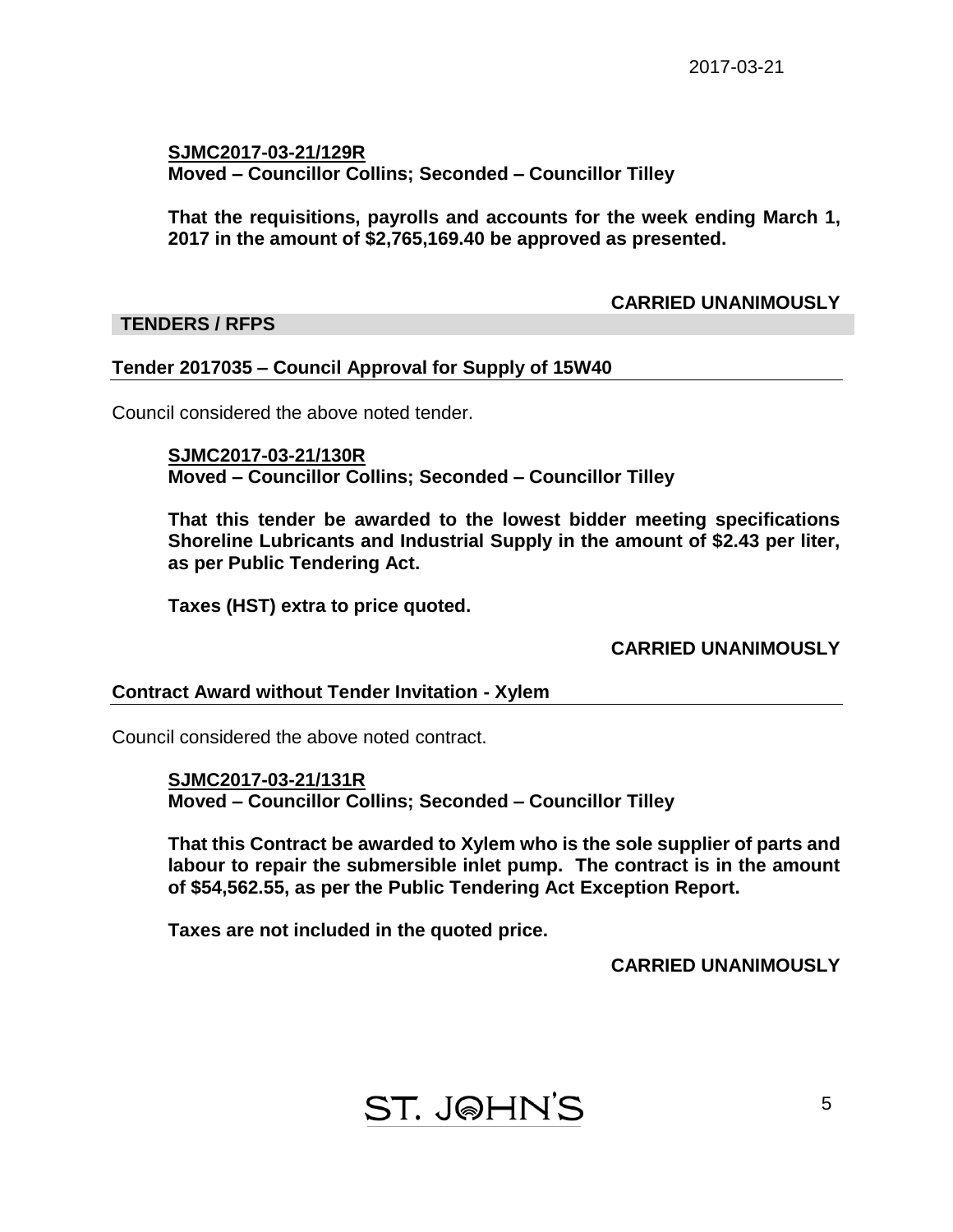# **OTHER BUSINESS**

### **Assessment Rates for 2017**

Council considered the above noted decision note.

### **SJMC2017-03-21/132R Moved – Councillor Lane; Seconded – Councillor Puddister**

**That Council approve the Assessment Rates for 2017.**

## **CARRIED UNANIMOUSLY**

### **Snow Clearing Budget Update**

Council considered the above noted for information purposes.

## **Winter Shift Continuation**

Council considered the above noted decision note.

**SJMC2017-03-21/133R Moved – Breen; Seconded – Councillor Tilley**

**That Council ratify the E-Poll to extend the winter shift for one week and reassess at that time if a further extension is required.**

## **CARRIED UNANIMOUSLY**

## **Temporary Enclosure of Sidewalk Patio at O'Reilly's Irish Pub**

Council considered the above noted decision note.

**SJMC2017-03-21/134R Moved – Councillor Lane; Seconded – Councillor Hickman**

**That Council ratify the E-Poll for the temporary enclosure of sidewalk patio at O'Reilly's Irish Pub.**

**CARRIED UNANIMOUSLY**

# **ST. J@HN'S**